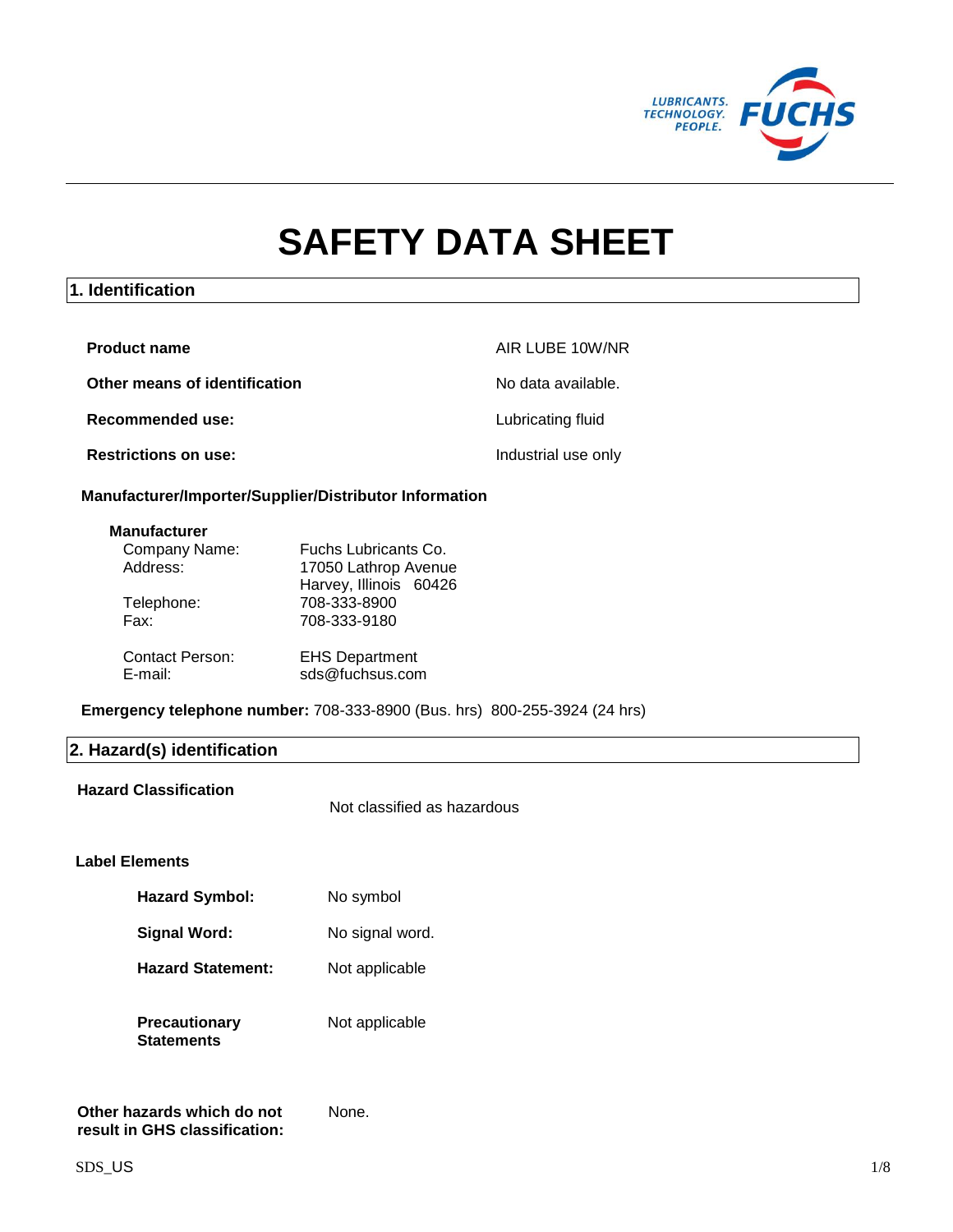

# **3. Composition/information on ingredients**

### **Hazardous Component(s):**

| <b>Chemical name</b> | <b>CAS-No.</b> | <b>Concentration</b> |
|----------------------|----------------|----------------------|
| Mineral oil          | Confidential   | '00%<br>$\sim$<br>эu |

Specific chemical identities and/or exact percentages have been withheld as trade secrets.

| 4. First-aid measures                                                  |                                                                                                                                             |  |
|------------------------------------------------------------------------|---------------------------------------------------------------------------------------------------------------------------------------------|--|
| Ingestion:                                                             | Rinse mouth thoroughly. Call a POISON CENTER/doctor if you feel unwell.<br>Do NOT induce vomiting.                                          |  |
| Inhalation:                                                            | Move to fresh air. Call a POISON CENTER/doctor if you feel unwell.                                                                          |  |
| <b>Skin Contact:</b>                                                   | Remove contaminated clothing and shoes. Wash contact areas with soap<br>and water. If skin irritation occurs: Get medical advice/attention. |  |
| Eye contact:                                                           | Flush thoroughly with water. If irritation occurs, get medical assistance.<br>Continue to rinse for at least 15 minutes.                    |  |
| Most important symptoms/effects, acute and delayed                     |                                                                                                                                             |  |
| <b>Symptoms:</b>                                                       | No data available.                                                                                                                          |  |
| Indication of immediate medical attention and special treatment needed |                                                                                                                                             |  |
| Treatment:                                                             | Get medical attention if symptoms occur.                                                                                                    |  |
| 5. Fire-fighting measures                                              |                                                                                                                                             |  |
| <b>General Fire Hazards:</b>                                           | No unusual fire or explosion hazards noted.                                                                                                 |  |
| Suitable (and unsuitable) extinguishing media                          |                                                                                                                                             |  |
| Suitable extinguishing<br>media:                                       | Water spray, fog, CO2, dry chemical, or regular foam. Use fire-<br>extinguishing media appropriate for surrounding materials.               |  |
| <b>Unsuitable extinguishing</b><br>media:                              | Do not use water jet as an extinguisher, as this will spread the fire.                                                                      |  |
| Specific hazards arising from<br>the chemical:                         | Heat may cause the containers to explode. During fire, gases hazardous to<br>health may be formed.                                          |  |
| Special protective equipment and precautions for firefighters          |                                                                                                                                             |  |
| <b>Special fire fighting</b><br>procedures:                            | No data available.                                                                                                                          |  |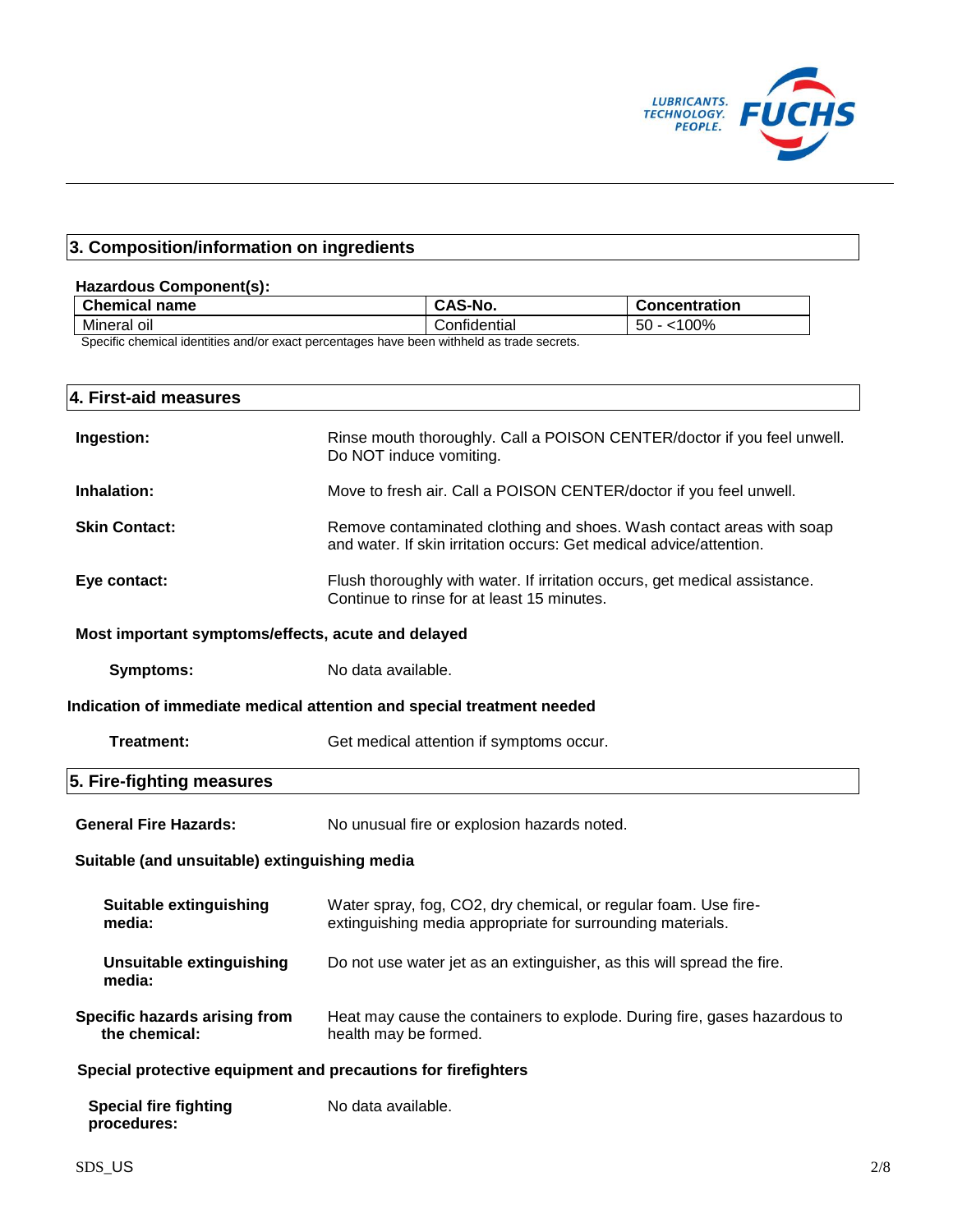

| Special protective equipment | Firefighters must use standard protective equipment including flame   |
|------------------------------|-----------------------------------------------------------------------|
| for fire-fighters:           | retardant coat, helmet with face shield, gloves, rubber boots, and in |
|                              | enclosed spaces, SCBA.                                                |

# **6. Accidental release measures**

| <b>Personal precautions,</b><br>protective equipment and<br>emergency procedures: | See Section 8 of the SDS for Personal Protective Equipment. Do not touch<br>damaged containers or spilled material unless wearing appropriate<br>protective clothing. Keep unauthorized personnel away. Ensure adequate<br>ventilation. |
|-----------------------------------------------------------------------------------|-----------------------------------------------------------------------------------------------------------------------------------------------------------------------------------------------------------------------------------------|
| <b>Methods and material for</b><br>containment and cleaning<br>up:                | Absorb with sand or other inert absorbent. Stop the flow of material, if this is<br>without risk.                                                                                                                                       |
| <b>Environmental Precautions:</b>                                                 | Avoid release to the environment. Do not contaminate water sources or<br>sewer. Prevent further leakage or spillage if safe to do so.                                                                                                   |
| 7. Handling and storage                                                           |                                                                                                                                                                                                                                         |
| Precautions for safe handling:                                                    | Observe good industrial hygiene practices. Wear appropriate personal<br>protective equipment. Do not expose to intense heat as product may<br>expand and pressurize container.                                                          |
| Conditions for safe storage,<br>including any<br>incompatibilities:               | Store in original tightly closed container. Avoid contact with oxidizing<br>agents. Store away from incompatible materials.                                                                                                             |

# **8. Exposure controls/personal protection**

# **Exposure Limits**

| <b>Chemical name</b>             | Type | <b>Exposure Limit Values</b>                                                                                                                         | <b>Source</b>                                                                                                                                                     |     |
|----------------------------------|------|------------------------------------------------------------------------------------------------------------------------------------------------------|-------------------------------------------------------------------------------------------------------------------------------------------------------------------|-----|
| Mineral oil - Mist.              | PEL  | $5 \text{ mg/m}$ 3                                                                                                                                   | US. OSHA Table Z-1 Limits for Air<br>Contaminants (29 CFR 1910.1000) (02<br>2006)                                                                                 |     |
| <b>Protective Measures:</b>      |      | Use personal protective equipment as required.                                                                                                       |                                                                                                                                                                   |     |
| <b>Respiratory Protection:</b>   |      | In case of inadequate ventilation use suitable respirator. Seek advice from<br>supervisor on the company's respiratory protection standards.         |                                                                                                                                                                   |     |
| <b>Eye Protection:</b>           |      | Wear safety glasses with side shields (or goggles).                                                                                                  |                                                                                                                                                                   |     |
| <b>Skin and Body Protection:</b> |      | for specific information.                                                                                                                            | Wear chemical-resistant gloves, footwear, and protective clothing appropriate<br>for the risk of exposure. Contact health and safety professional or manufacturer |     |
| Hygiene measures:                |      | Always observe good personal hygiene measures, such as washing after<br>handling the material and before eating, drinking, and/or smoking. Routinely | wash work clothing to remove contaminants. Discard contaminated footwear                                                                                          |     |
| SDS_US                           |      |                                                                                                                                                      |                                                                                                                                                                   | 3/8 |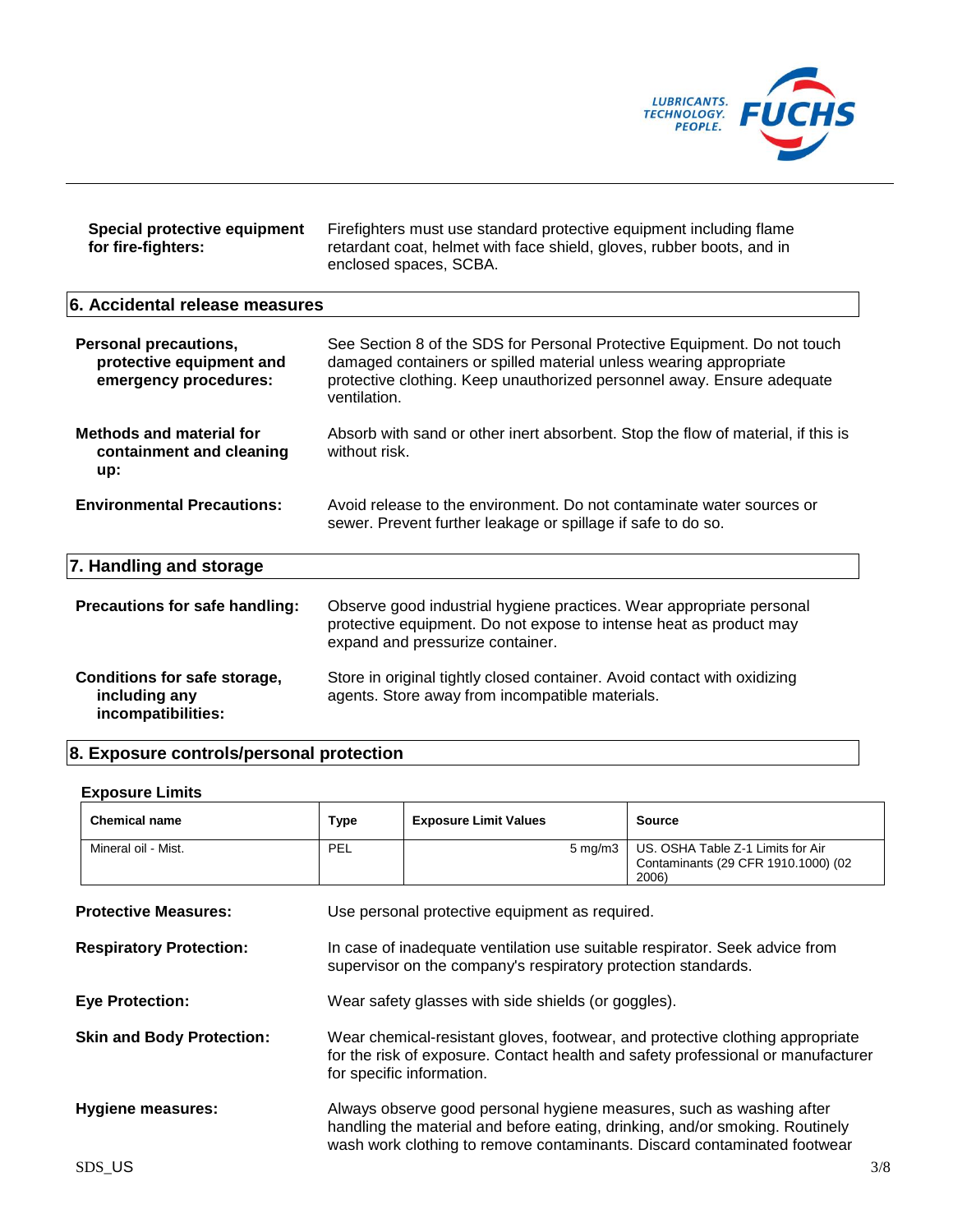

### that cannot be cleaned.

# **9. Physical and chemical properties**

### **Appearance**

| <b>Physical state:</b>                                | Liquid                 |
|-------------------------------------------------------|------------------------|
| Form:                                                 | No data available.     |
| Color:                                                | Amber                  |
| Odor:                                                 | Mild petroleum/solvent |
| <b>Odor threshold:</b>                                | No data available.     |
| pH:                                                   | No data available.     |
| <b>Melting point/freezing point:</b>                  | No data available.     |
| Initial boiling point and boiling range:              | No data available.     |
| <b>Flash Point:</b>                                   | 160 °C (320 °F)        |
| <b>Evaporation rate:</b>                              | No data available.     |
| Flammability (solid, gas):                            | No data available.     |
| Upper/lower limit on flammability or explosive limits |                        |
| Flammability limit - upper (%):                       | No data available.     |
| Flammability limit - lower (%):                       | No data available.     |
| Explosive limit - upper (%):                          | No data available.     |
| Explosive limit - lower (%):                          | No data available.     |
| Vapor pressure:                                       | No data available.     |
| Vapor density:                                        | No data available.     |
| <b>Relative density:</b>                              | 0.95                   |
| Solubility(ies)                                       |                        |
| <b>Solubility in water:</b>                           | Insoluble              |
| Solubility (other):                                   | No data available.     |
| Partition coefficient (n-octanol/water):              | No data available.     |
| Auto-ignition temperature:                            | No data available.     |
| <b>Decomposition temperature:</b>                     | No data available.     |
| <b>Viscosity:</b>                                     | 24 mm2/s (40 °C)       |
| VOC:                                                  | 5.5 % (Method 24)      |

# **10. Stability and reactivity**

| <b>Reactivity:</b>                            | Not reactive during normal use.             |     |
|-----------------------------------------------|---------------------------------------------|-----|
| <b>Chemical Stability:</b>                    | Material is stable under normal conditions. |     |
| <b>Possibility of hazardous</b><br>reactions: | None under normal conditions.               |     |
| <b>Conditions to avoid:</b><br>SDS_US         | Avoid heat or contamination.                | 4/8 |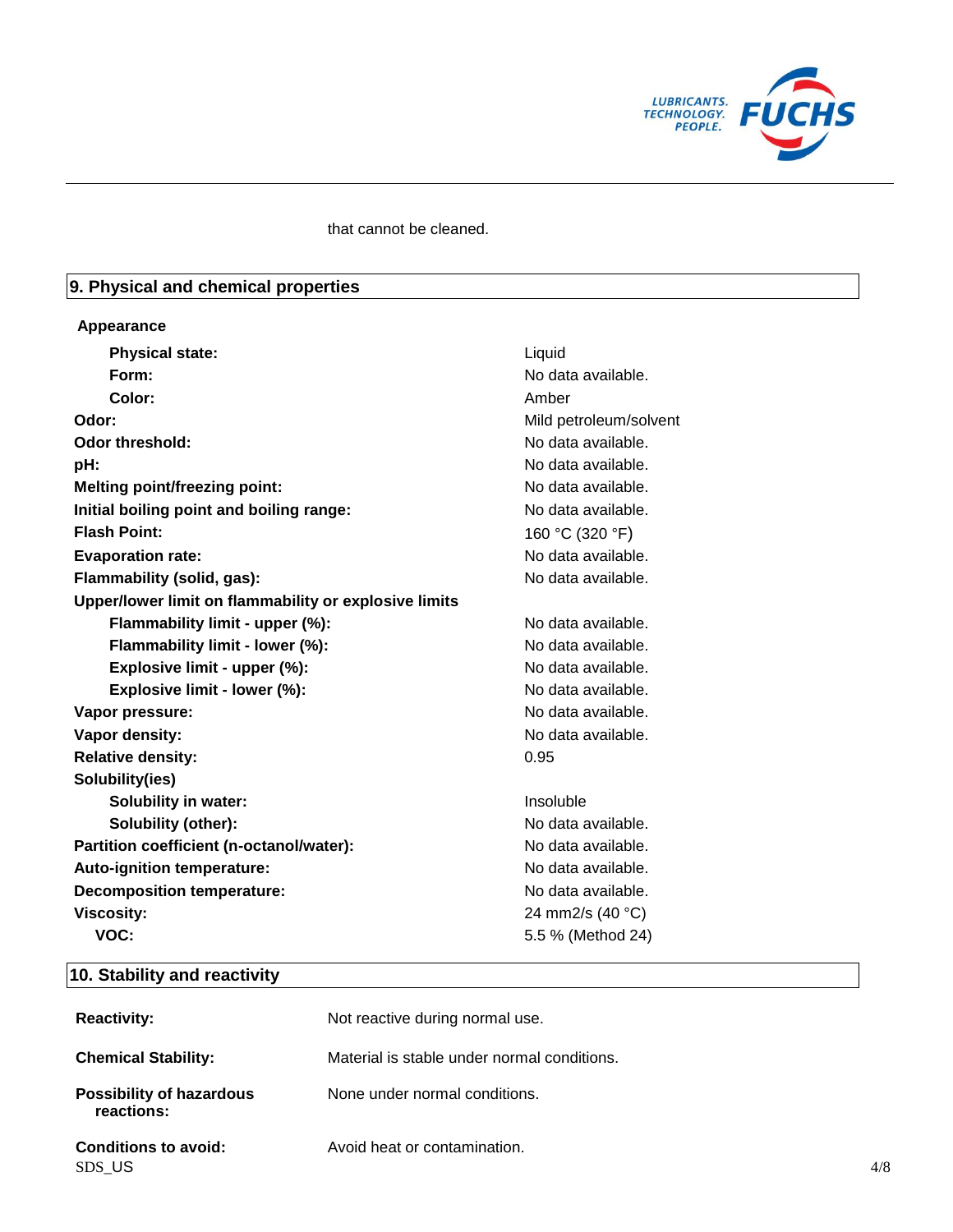

| <b>Incompatible Materials:</b>                              | No data available.                                                                                 |
|-------------------------------------------------------------|----------------------------------------------------------------------------------------------------|
| <b>Hazardous Decomposition</b><br><b>Products:</b>          | Thermal decomposition or combustion may liberate carbon oxides and<br>other toxic gases or vapors. |
| 11. Toxicological information                               |                                                                                                    |
| Information on likely routes of exposure<br>Ingestion:      | May be ingested by accident. Ingestion may cause irritation and malaise.                           |
| Inhalation:                                                 | In high concentrations, vapors, fumes or mists may irritate nose, throat and<br>mucus membranes.   |
| <b>Skin Contact:</b>                                        | Prolonged skin contact may cause redness and irritation.                                           |
| Eye contact:                                                | Eye contact is possible and should be avoided.                                                     |
| Ingestion:                                                  | Symptoms related to the physical, chemical and toxicological characteristics<br>No data available. |
| Inhalation:                                                 | No data available.                                                                                 |
| <b>Skin Contact:</b>                                        | No data available.                                                                                 |
| Eye contact:                                                | No data available.                                                                                 |
| Information on toxicological effects                        |                                                                                                    |
| Acute toxicity (list all possible routes of exposure)       |                                                                                                    |
| Oral<br><b>Product:</b>                                     | Not classified for acute toxicity based on available data.                                         |
| <b>Dermal</b><br><b>Product:</b>                            | Not classified for acute toxicity based on available data.                                         |
| <b>Inhalation</b><br><b>Product:</b>                        | Not classified for acute toxicity based on available data.                                         |
| <b>Repeated dose toxicity</b><br><b>Product:</b>            | No data available.                                                                                 |
| <b>Skin Corrosion/Irritation</b><br><b>Product:</b>         | No data available.                                                                                 |
| <b>Serious Eye Damage/Eye Irritation</b><br><b>Product:</b> | No data available.                                                                                 |
| <b>Respiratory or Skin Sensitization</b>                    |                                                                                                    |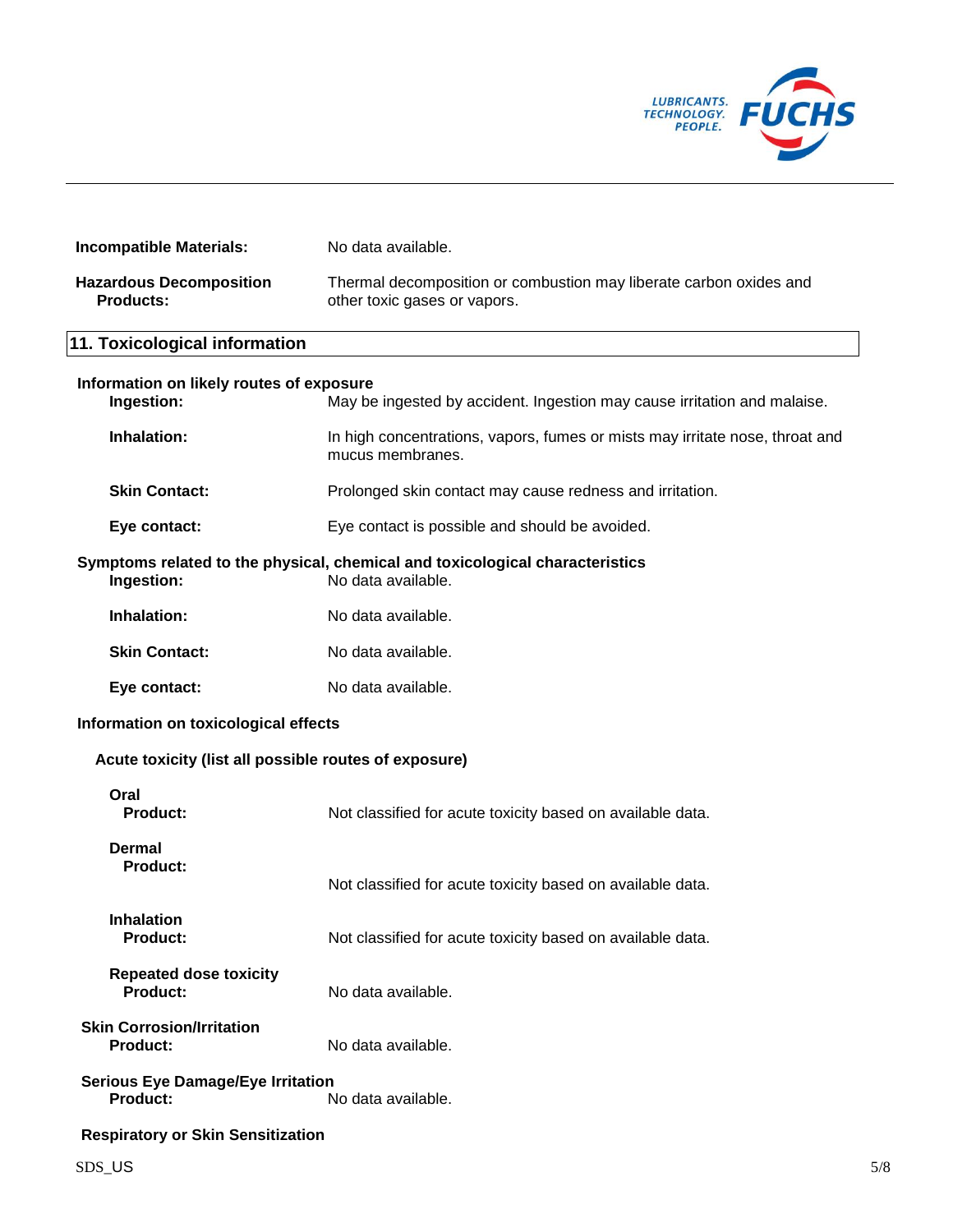

| <b>Product:</b>                                                       | No data available.                                                  |
|-----------------------------------------------------------------------|---------------------------------------------------------------------|
| Carcinogenicity<br>Product:                                           | No data available.                                                  |
| No carcinogenic components identified                                 | IARC Monographs on the Evaluation of Carcinogenic Risks to Humans:  |
| No carcinogenic components identified                                 | US. National Toxicology Program (NTP) Report on Carcinogens:        |
| No carcinogenic components identified                                 | US. OSHA Specifically Regulated Substances (29 CFR 1910.1001-1050): |
| <b>Germ Cell Mutagenicity</b>                                         |                                                                     |
| In vitro<br>Product:                                                  | No data available.                                                  |
| In vivo<br>Product:                                                   | No data available.                                                  |
| <b>Reproductive toxicity</b><br>Product:                              | No data available.                                                  |
| <b>Specific Target Organ Toxicity - Single Exposure</b><br>Product:   | No data available.                                                  |
| <b>Specific Target Organ Toxicity - Repeated Exposure</b><br>Product: | No data available.                                                  |
| <b>Aspiration Hazard</b><br>Product:                                  | No data available.                                                  |
| Other effects:                                                        | No data available.                                                  |
| 12. Ecological information                                            |                                                                     |
|                                                                       |                                                                     |

|                               | environmental effects.                                                                                                                                                                                                                                                                                                                                                                                          |
|-------------------------------|-----------------------------------------------------------------------------------------------------------------------------------------------------------------------------------------------------------------------------------------------------------------------------------------------------------------------------------------------------------------------------------------------------------------|
| 13. Disposal considerations   |                                                                                                                                                                                                                                                                                                                                                                                                                 |
| <b>Disposal instructions:</b> | Discharge, treatment, or disposal may be subject to national, state, or local<br>laws. Dispose of waste at an appropriate treatment and disposal facility in<br>accordance with applicable laws and regulations, and product<br>characteristics at time of disposal. It is the responsibility of the product user<br>or owner to determine at the time of disposal, which waste regulations must<br>be applied. |

**General information:** This product has not been evaluated for ecological toxicity or other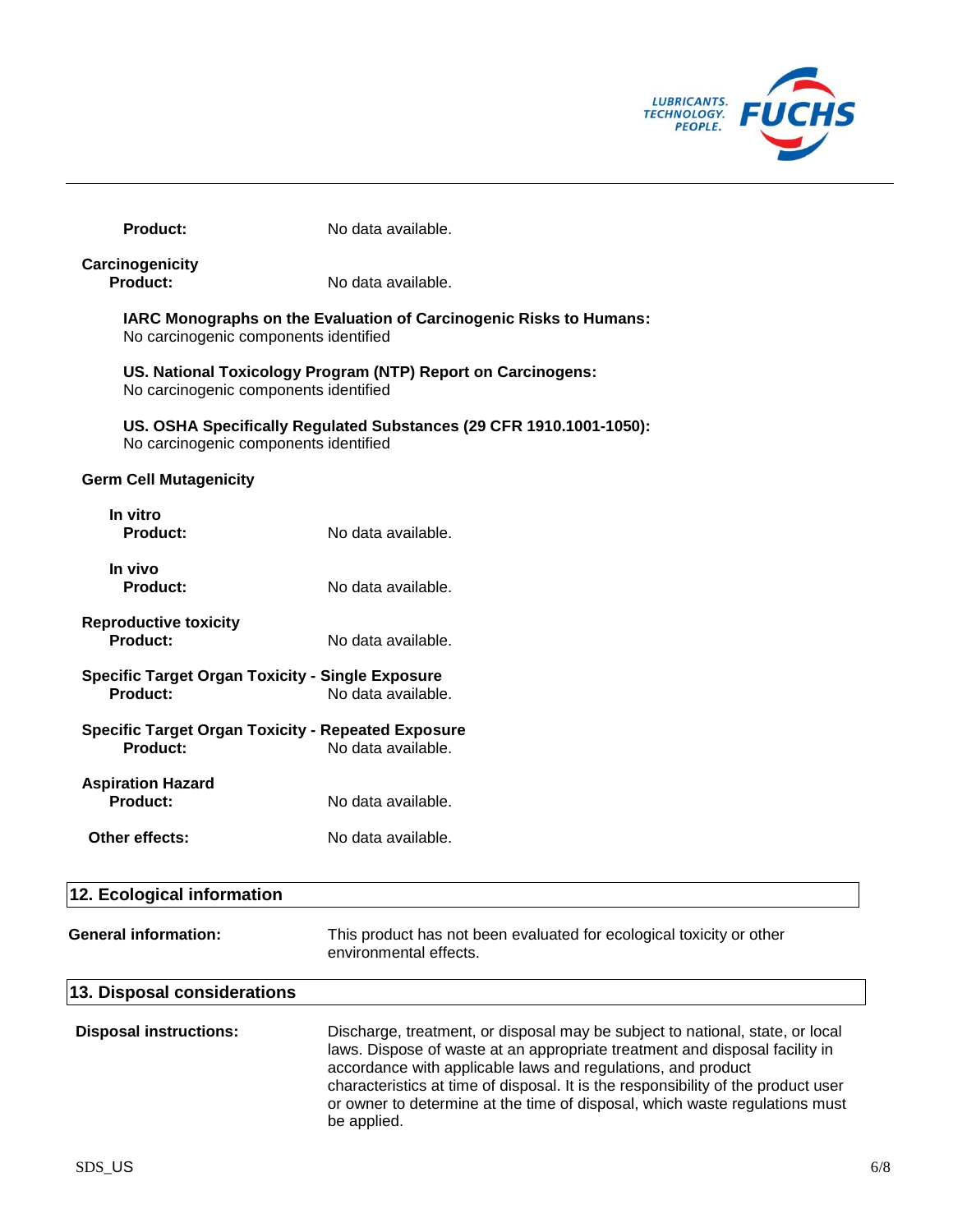

**Contaminated Packaging:** Empty containers should be taken to an approved waste handling site for recycling or disposal.

### **14. Transport information**

### **DOT**

Not regulated.

### **IMDG**

Not regulated.

### **IATA**

Not regulated.

### **15. Regulatory information**

### **US Federal Regulations**

### **US. OSHA Specifically Regulated Substances (29 CFR 1910.1001-1050)**

None present or none present in regulated quantities.

### **Superfund Amendments and Reauthorization Act of 1986 (SARA)**

### **Hazard categories**

Not classified as hazardous

### **SARA 313 (TRI Reporting)**

None present or none present in regulated quantities.

### **US State Regulations**

### **US. California Proposition 65**



WARNING: This product can expose you to chemicals including,Ethylene oxideMethyl isobutyl ketoneLeadCadmium , which is [are] known to the State of California to cause cancer and birth defects or other reproductive harm.

1,4-Dioxane2-Propenoic acid, ethyl esterArsenicPropylene oxideEthylbenzeneNaphthalene , which is [are] known to the State of California to cause cancer.

For more information go to www.P65Warnings.ca.gov.

| 16. Other information, including date of preparation or last revision |            |  |
|-----------------------------------------------------------------------|------------|--|
| <b>Issue Date:</b>                                                    | 13.06.2018 |  |

| <b>Revision Date:</b> | 12.06.2018 |
|-----------------------|------------|
|                       |            |

**Version #:** 1.3